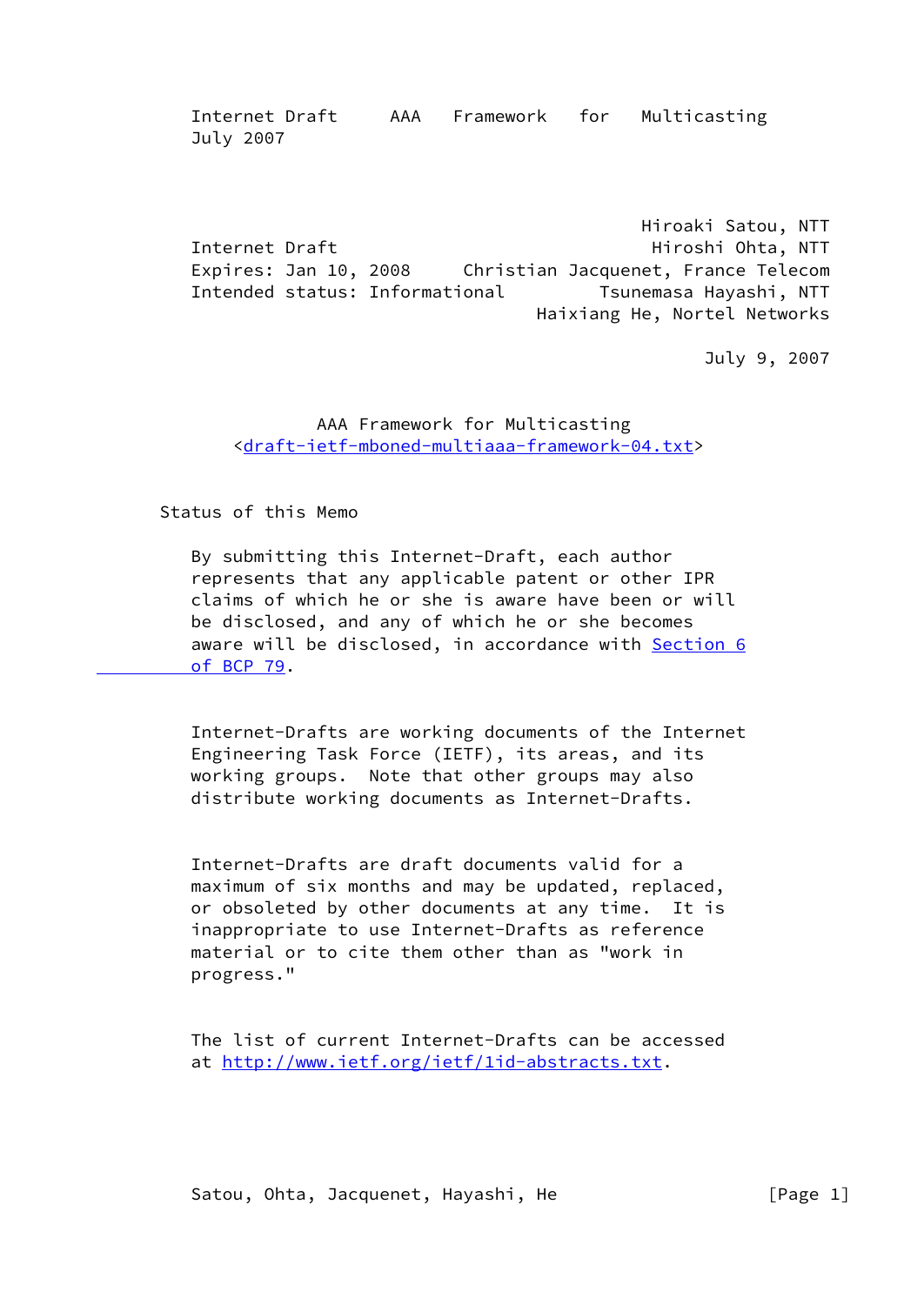The list of Internet-Draft Shadow Directories can be accessed at<http://www.ietf.org/shadow.html>.

This Internet-Draft will expire on January 10, 2008.

Copyright Notice

 Copyright (C) The IETF Trust (2007). This document is subject to the rights, licenses and restrictions contained in **[BCP 78](https://datatracker.ietf.org/doc/pdf/bcp78)**, and except as set forth therein, the authors retain all their rights.

# Abstract

 IP multicast-based services, such as TV broadcasting or videoconferencing raise the issue of making sure that potential customers are fully entitled to access the corresponding contents. There is indeed a need for service and content providers to identify (if not authenticate, especially within the context of enforcing electronic payment schemes) and to invoice such customers in a reliable and efficient manner. This memo describes the framework for specifying the Authorization, Authentication and Accounting (AAA) capabilities that could be activated within the context of the deployment and the operation of IP multicast-based services. This framework addresses the requirements presented in [draft-ietf-mboned](https://datatracker.ietf.org/doc/pdf/draft-ietf-mboned-maccnt-req-04.txt) [maccnt-req-04.txt,](https://datatracker.ietf.org/doc/pdf/draft-ietf-mboned-maccnt-req-04.txt) "Requirements for Accounting, Authentication and Authorization in Well Managed IP Multicasting Services". The memo provides a basic AAA enabled model as well as an extended fully enabled model with resource and admission control coordination.

Satou, Ohta, Jacquenet, Hayashi, He **compare 19** [Page 2]

1. Introduction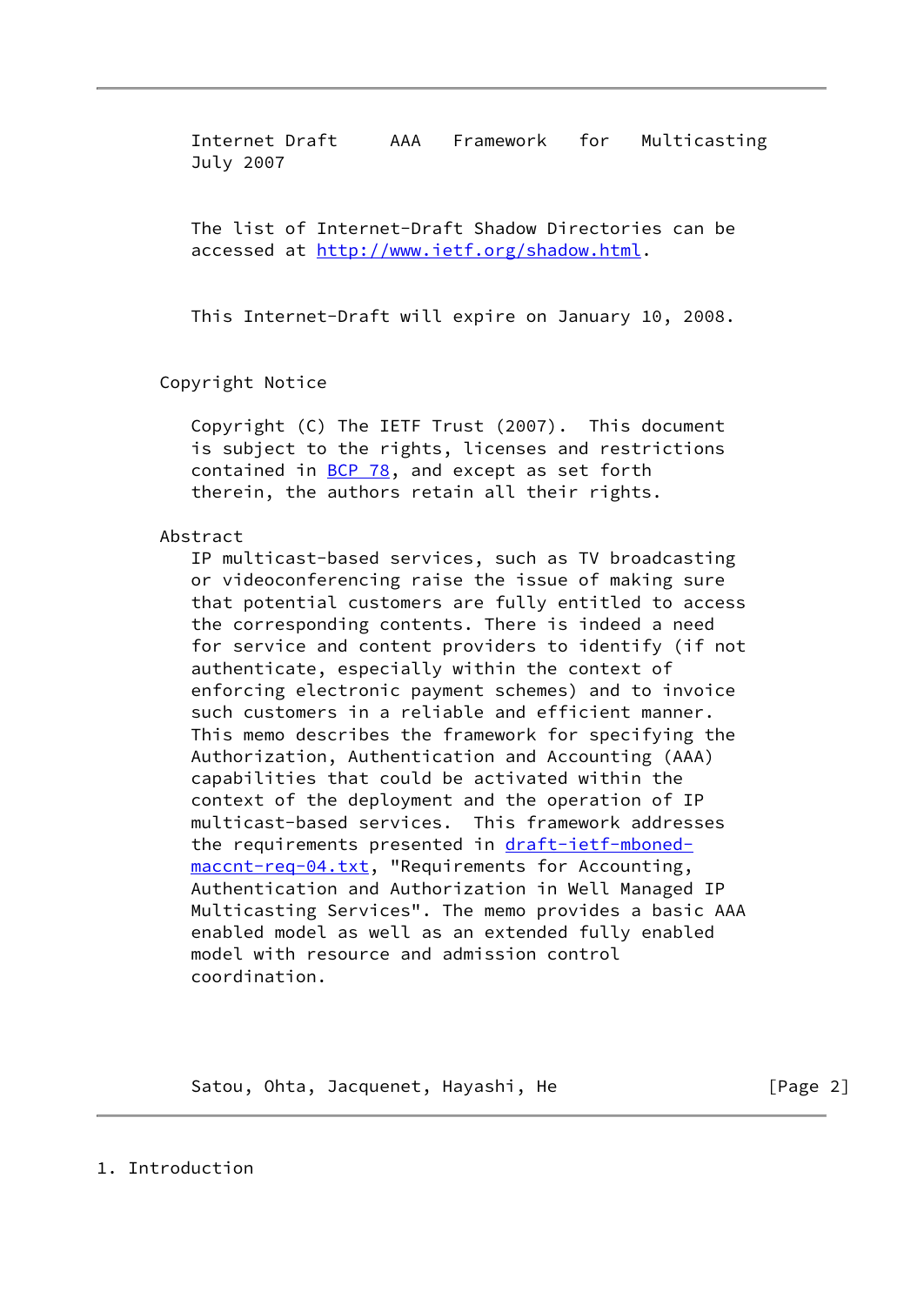<span id="page-2-0"></span>[1.1](#page-2-0) Purpose and Background

 IP multicasting is designed to serve cases of group communication schemes of any kind, such as 1-to-n (case of TV broadcasting services for example) or n-to-p (case of videoconferencing services, for example).

 In these environments, IP multicast provides a better resource optimization than using a unicast transmission scheme, where data need to be replicated as many times as there are receivers. Activation of IP multicast capabilities in networks yields the establishment and the maintenance of multicast distribution trees that are receiver-initiated by nature: multicast-formatted data are forwarded to receivers who explicitly request them.

 IP multicast-based services, such as TV broadcasting or videoconferencing raise the issue of making sure that potential customers are fully entitled to access the corresponding contents.

 There is indeed a need for service and content providers to identify (if not authenticate, especially within the context of enforcing electronic payment schemes) and to invoice such customers in a reliable and efficient manner. Solutions should consider a wide range of possible content delivery applications: content delivered over the multicast network may include video, audio, images, games, software and information such as financial data, etc.

 This memo describes a framework for specifying the Authorization, Authentication and Accounting (AAA) capabilities that could be activated within the context of the deployment and the operation of IP multicast-based services. This memo also describes a framework to realize high-quality multicast transport using a Resource and Admission Control System (RACS) with multicast Authorization.

 Specifically, this framework addresses the requirements presented in [draft-ietf-mboned-maccnt-req-04.txt](https://datatracker.ietf.org/doc/pdf/draft-ietf-mboned-maccnt-req-04.txt), "Requirements for Accounting, Authentication and Authorization in Well Managed IP Multicasting Services" MACCNT-REQ-draft describes the requirements in CDN services using IP multicast[1]. The requirements are derived from:

- need for user tracking and billing capabilities

 - need for network access control to satisfy the requirements of the Network Service Provider (NSP) and/or content access control to satisfy the requirements of the Content Provider (CP)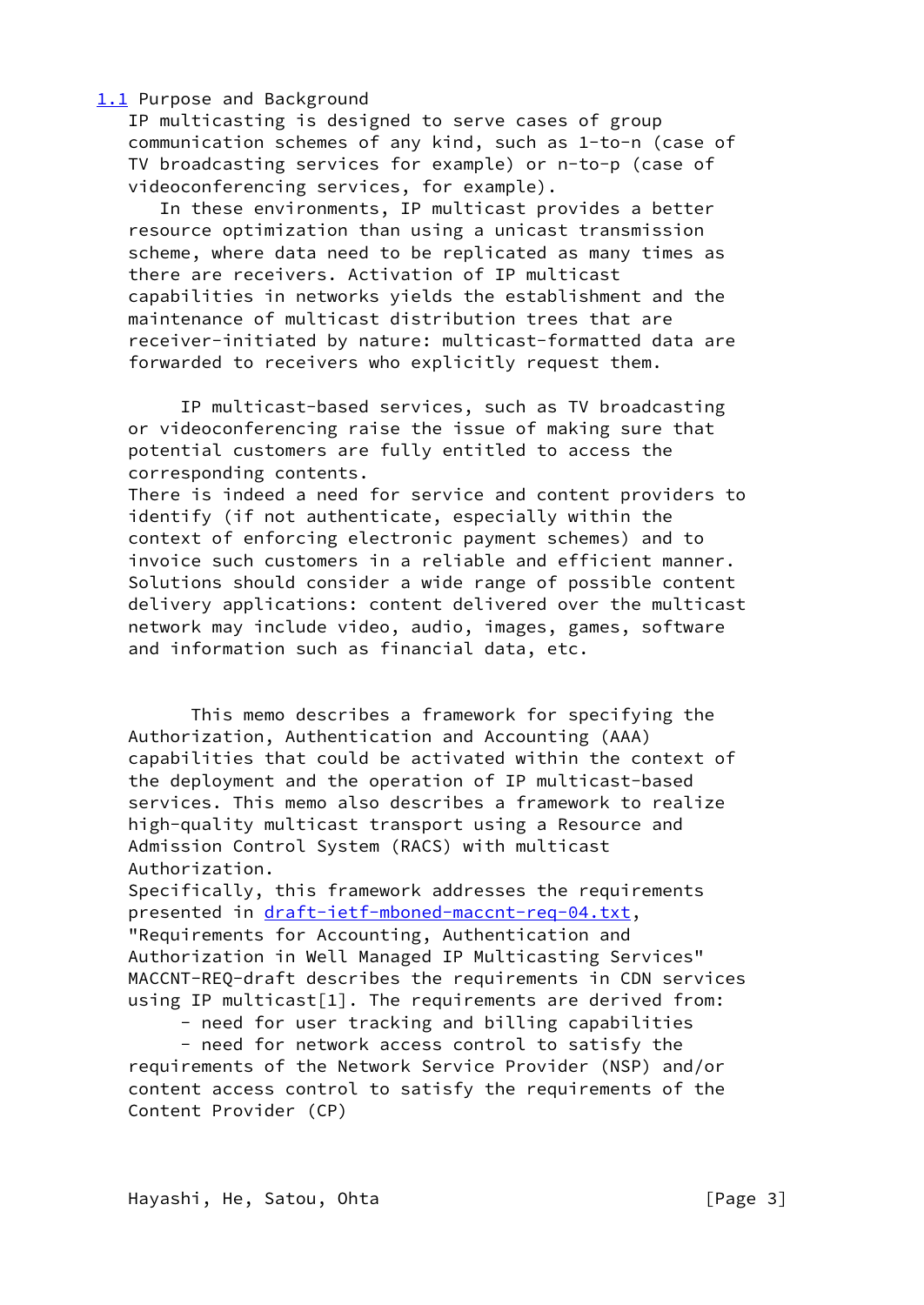- methods for sharing information between the network service provider and content provider to make it possible to fulfill the above two requirements.

 Detailed requirements are presented in MACCNT-REQ-draft. These requirements include mechanisms for recording end user requests and provider responses for content-delivery, sharing user information (possibly anonymously depending on the trust model) between content provider and network service provider, and protecting resources through the prevention of network and content access by unauthorized users, as well as other AAA related requirements.

 The purpose of this memo is to provide a generalized framework for specifying multicast-inferred AAA capabilities that can meet these requirements. This framework is to provide a basis for future work of investigating the applicability of existing AAA protocols to provide these AAA capabilities in IP multicast specific context and/or if deemed necessary, the refining or defining of protocols to provide these capabilities.

- <span id="page-3-0"></span>[2](#page-3-0). Definitions and Abbreviations
- <span id="page-3-1"></span>[2.1](#page-3-1) Definitions

 For the purpose of this memo the following definitions apply:

 Accounting: The set of capabilities that allow the retrieval of a set of statistical data that can be defined on a per customer and/or a per service basis, within the context of the deployment of multicast-based services. Such data are retrieved for billing purposes, and can be retrieved on a regular basis or upon unsolicited requests. Such data include (but are not necessarily limited to) the volume of multicast-formatted data that have been forwarded to the receiver over a given period of time, the volume of multicast-formatted data that have been exchanged between a receiver (or set of) and a given source over a given period of time (e.g. the duration of a multicast session), etc.

 Authentication: action for identifying a user as a genuine one.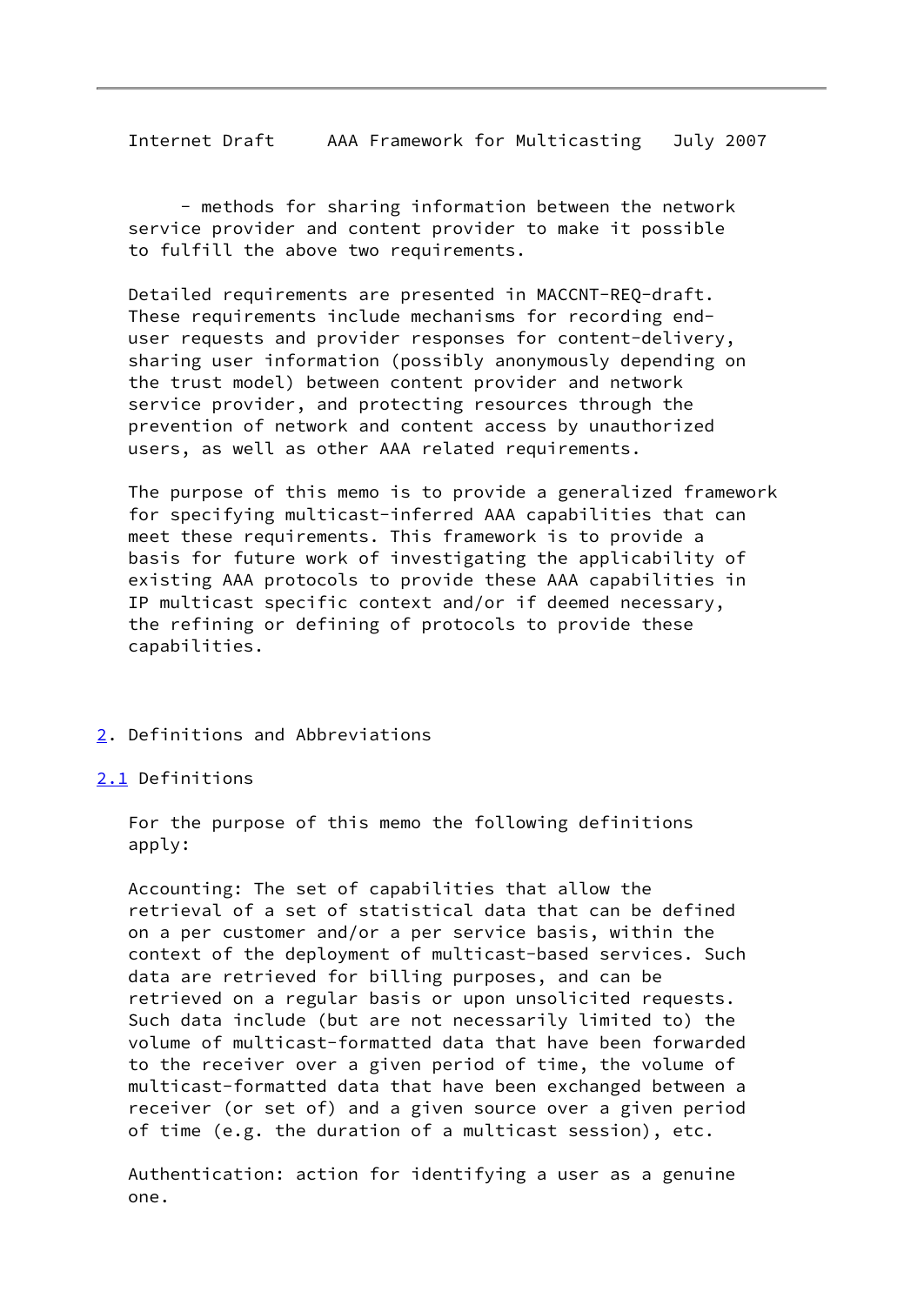Authorization: The set of capabilities that need to be activated to make sure a given requesting customer is (1)

Satou, Ohta, Jacquenet, Hayashi, He [Page 4]

Internet Draft AAA Framework for Multicasting July 2007

 what he claims to be (identification purposes), and (2) is fully entitled to access a set of services (authentication purposes).

 Receiver: an end-host or end-client which receives content. A receiver may be identified by a network ID such as MAC address or IP address.

 User: a human with a user account. A user may possibly use multiple reception devices. Multiple users may use the same reception device.

 Note: The definition of a receiver (device) and a user (human) should not be confused.

<span id="page-4-0"></span>[2.2](#page-4-0) Abbreviations

 For the purpose of this draft the following abbreviations apply:

ACL: Access Control List

AN: Access Node

CAPCF: Conditional Access Policy Control Function

CDN: Content Delivery Network

CDS: Content Delivery Services

CP: Content Provider

CPE: Customer Premise Equipment

mRACF: Multicast Resource and Admission Control Function

NSP: Network Service Provider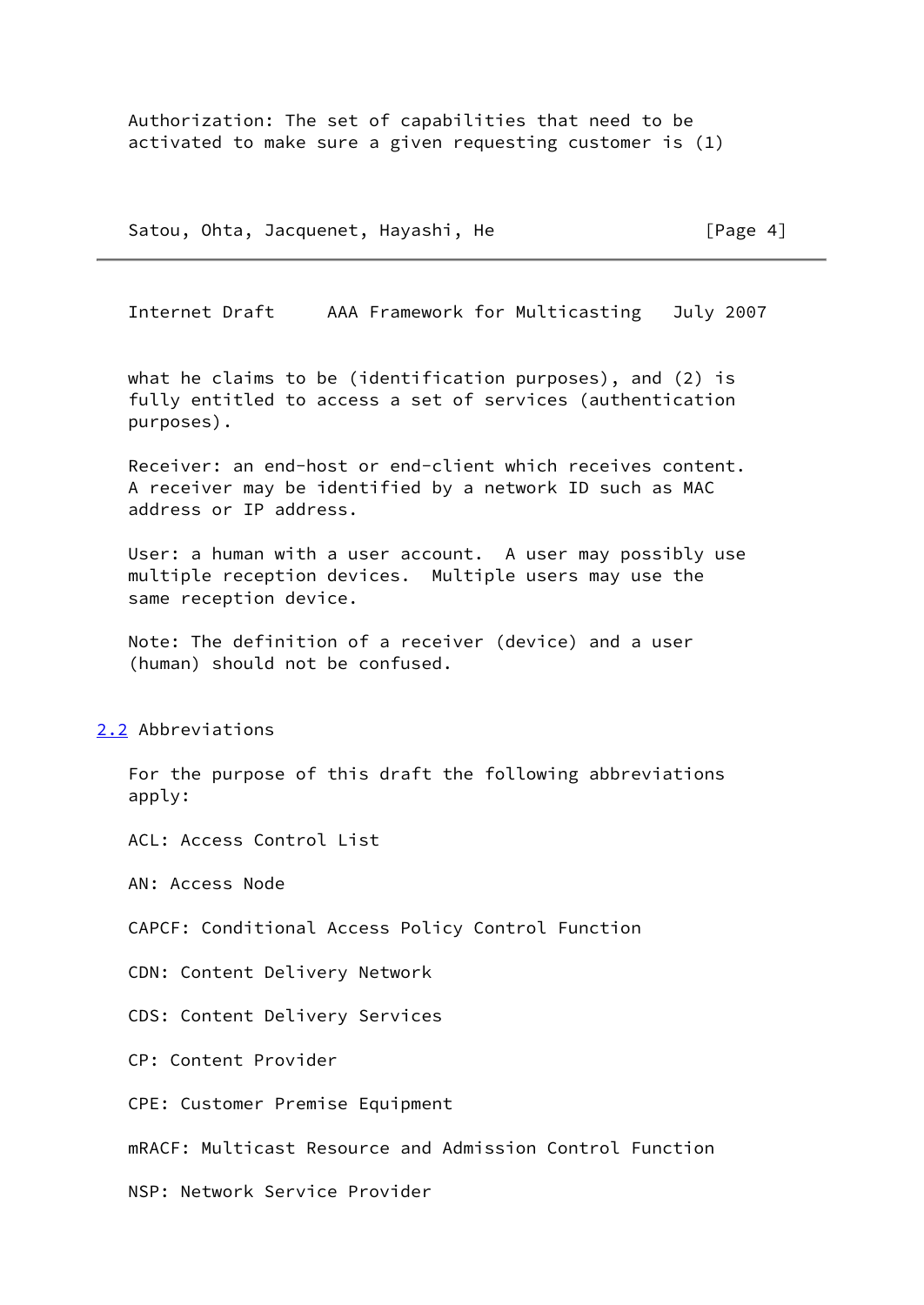TS: Transport System

<span id="page-5-0"></span>[3](#page-5-0). Common use models and network architecture implications

 In some cases a single entity may design and be responsible for a system that covers the various common high-level requirements of a multicasting system such as 1) content serving, 2) the infrastructure to multicast it, 3) network and content access control mechanisms. In many cases however the content provision and network provision roles are divided between separate entities. The MACCNT-REQ-

Satou, Ohta, Jacquenet, Hayashi, He [Page 5]

Internet Draft AAA Framework for Multicasting July 2007

 draft provides more detail of the multiple versus single entity CDS network models.

 As such it should not be assumed that the entity responsible for the multicasting structure and the entity responsible for content serving are the same. Indeed because the infrastructure for multicasting is expensive and many content holders are not likely to be competent at building and maintaining complicated infrastructures necessary for multicasting, many content holders would prefer to purchase transport and management services from a network service provider and thus share the infrastructure costs with other content holders.

 Similarly network service providers in many cases do not specialize in providing content and are unlikely to build and maintain such a resource-intensive system without a certain level of demand from content holders.

 The use model of a single NSP providing multicasting services to multiple CPs the following general requirements from MACCNT-REQ-draft apply:

 -Need for user tracking and billing capabilities -Need for QoS control such as resource management and admission control

 -Need for conditional content access control satisfactory to the requirements of the CP

-Methods for sharing information between the NSP and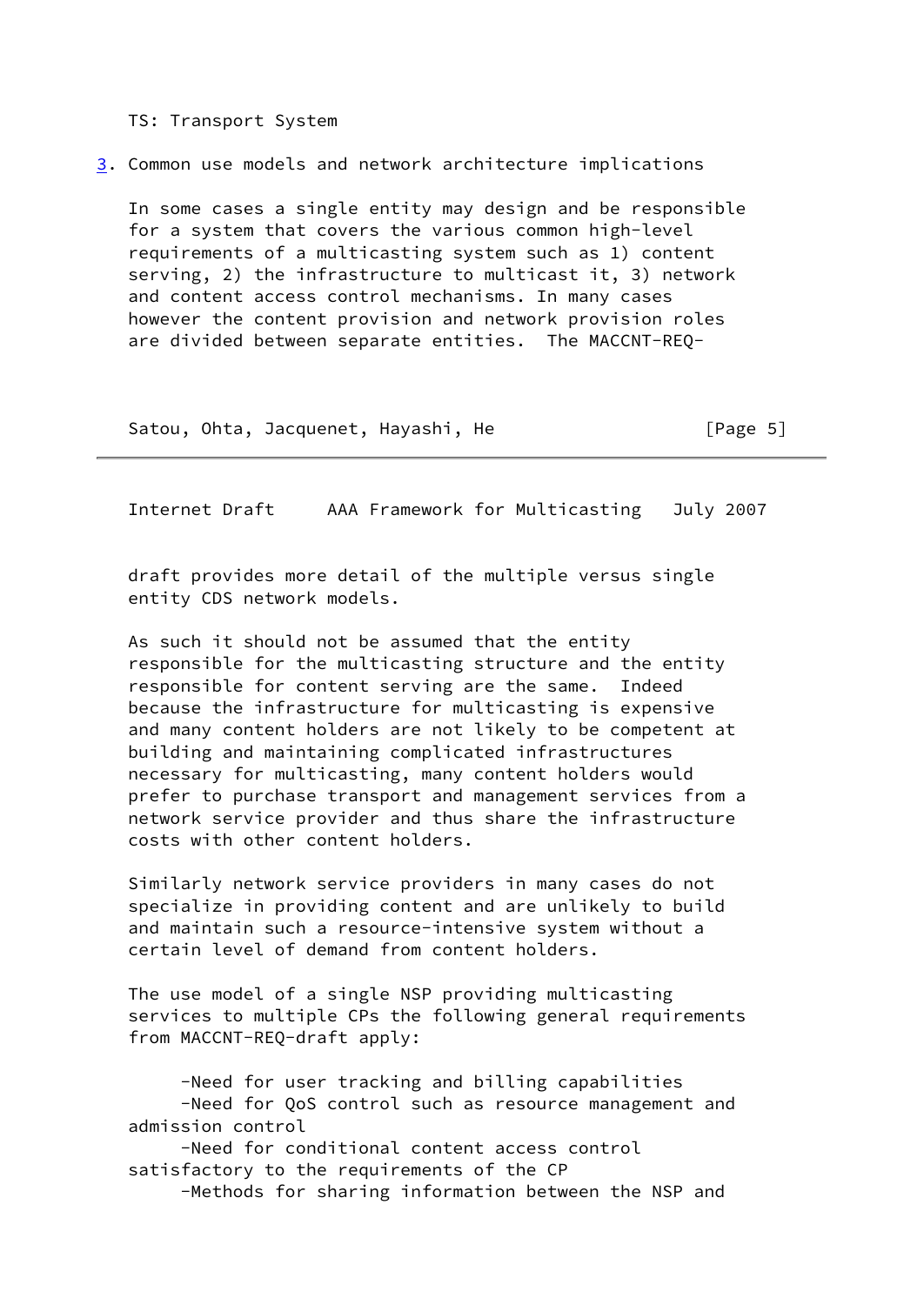CP to make the above two possible

 When the NSP and CP are the same single entity the general requirements are as follows.

 -Need for user tracking and user-billing capabilities -Need for access control and/or content protection at level the entity deems appropriate

<span id="page-6-0"></span>[4](#page-6-0). Framework and Roles of Entities

<span id="page-6-1"></span>[4.1](#page-6-1) Framework for multicast AAA

 A general high-level framework can be represented as follows.

Satou, Ohta, Jacquenet, Hayashi, He [Page 6]



 For the sake of simplicity, the above diagram portrays a case where there is a single NSP entity and a single CP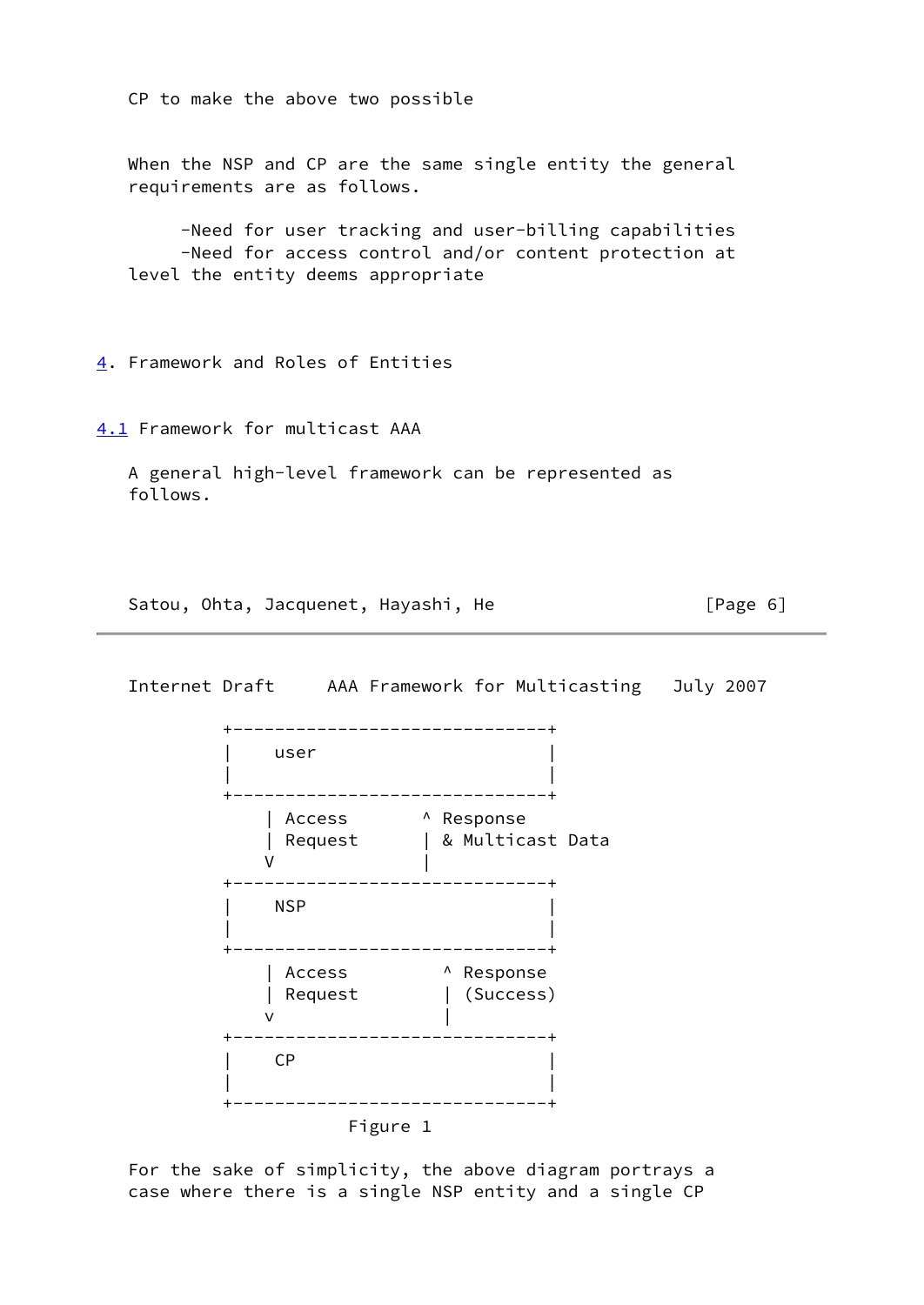entity, but multiple CPs can be connected to the same NSP. It is also possible for the same CP to be connected to multiple NSP networks (e.g. network selection). In other words the relationship of NSP: CP can be described as  $1:1$ , 1:N or M:N. Furthermore it is possible that the NSP and CP could be the same entity.

Description of Roles:

 The user (or the user's device) selects a CP and a NSP when the user requests content. The NSP may be automatically selected by a user terminal: e.g. a fixed line NSP for STB or a mobile NSP for mobile phone. In some usage cases it is possible that the NSP used by the user terminal will not always be the same. For example a user may have contracted with different NSPs for fixed line or mobile roaming access.

 The CP is responsible for Authentication and Authorization of users' access to content that the CP manages. The CP hopes to collect accounting information related to the access of their content. The CP may choose to authenticate and authorize NSPs which are eligible to provide users access to its contents. When the CP cannot (e.g. error or resource issues) or decides not (e.g. policy issues) to deliver content, the CP is responsible for notifying the NSP of the reason. It is up to the NSP how to relay or translate the messages to the user.

Satou, Ohta, Jacquenet, Hayashi, He [Page 7]

Internet Draft AAA Framework for Multicasting July 2007

 The NSP is responsible for managing its network resources. The NSP may perform admission control. It is also responsible for relaying the AAA messages from the CP whether the user is eligible to receive content (authentication by proxy), and the NSP's relevant AAA server will allow access to the network and contents conditional to both the CP AAA server's content authorization result and the NSPs network utilization authorization result. In certain cases the CP and NSP may have a contractual relationship in which the NSP is authorized to make the content authorization decision based on mutually predetermined criteria: in such cases the NSP- AAA may also make the content authorization decision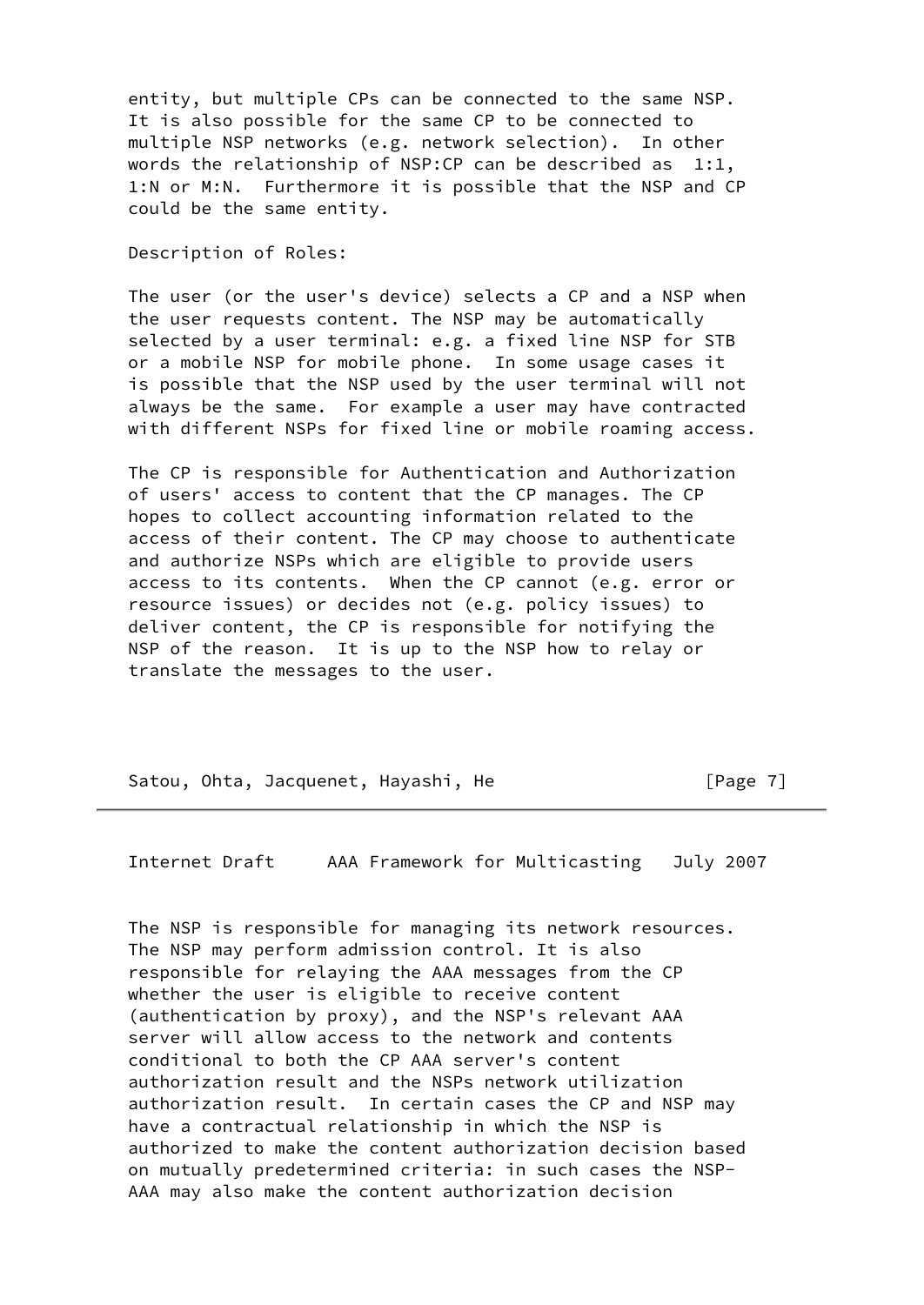without querying the CP-AAA. When the NSP cannot or decides not to multicast to users, the NSP may notify the users of the reason. It is recommended that the NSP notify eligible users of the reason for not multicasting content when it is due network or content unavailability, for example. The NSP may choose not to notify ineligible users of the reason for any case.

# <span id="page-8-0"></span>[4.2](#page-8-0) Multiple User IDs

 Users may hold multiple user IDs: IDs which have been separately assigned for each subscription they may have for various NSPs and CPs. The NSPs and CPs control the user IDs for their respective domains. The user IDs are only meaningful in the context of each domain.

 When the user wants to access content, the user registers the corresponding user ID (including its CP domain information) with a request for content, etc: web authentication is one possible method.

 Each CP may identify users by the user IDs that it has issued to them.

 Terminal portability can be realized if the NSP authenticates a user using a NSP-assigned user ID. A NSP assigned user ID is an access-line independent unique ID assigned to users which allows user identification from any access point within the network and possibly roaming to other networks. This allows the user to access the content from various network access points.

 The NSP and CP do not need to know the corresponding user id for the same user in the other provider's domain, and it

|  |  | Satou, Ohta, Jacquenet, Hayashi, He |  |  | [Page 8] |  |  |
|--|--|-------------------------------------|--|--|----------|--|--|
|--|--|-------------------------------------|--|--|----------|--|--|

Internet Draft AAA Framework for Multicasting July 2007

 is not necessary that there is a one to one relationship. It is quite possible for one person to hold multiple user ids for the same provider.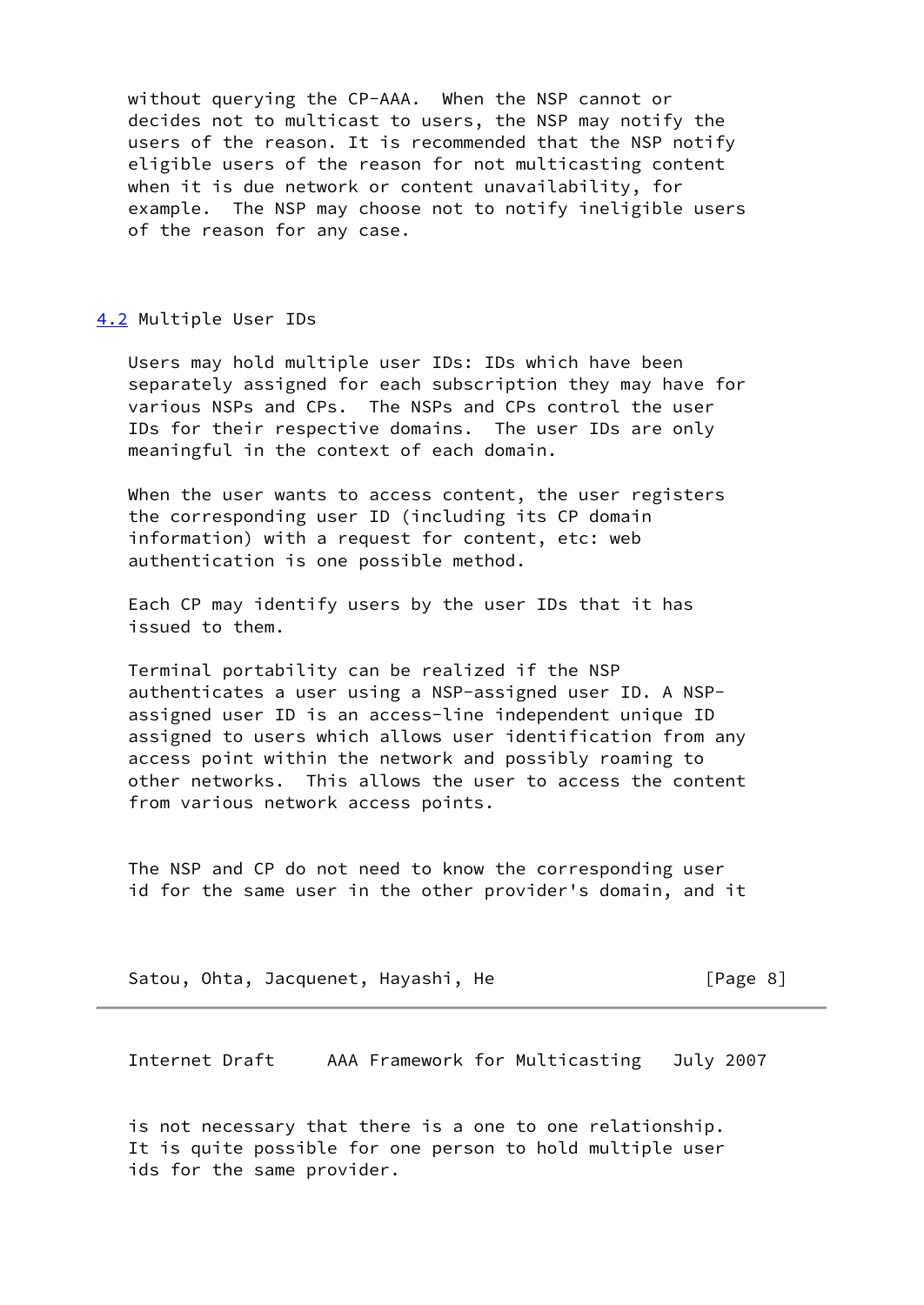The actual mapping rules for NSPs and CPs to map user IDs with the IDs in other provider domains is a matter for the providers. A solution should provide an API between the providers to flexibly support various mapping methods.

# <span id="page-9-0"></span>[4.3](#page-9-0) Accounting

 MACCNT-REQ-draft defines requirements for Accounting and Billing. These include the requirement for the NSP to log user behavior such as the join action and the leave action, as well as the result of the access-control decision. (MACCNT-REQ-draft, 4.5) MACCNT-REQ-draft also specifies that there should be a standardized way to sharing with the CP the user behavior and content reception information which the NSP is logging.(MACCNT-REQ-draft, 4.5.1) Standardization of the logs or messages to share content usage information is important to support a single NSP sharing accounting information with multiple CPs or a single CP receiving from multiple NSPs.

 In order to provide the granularity of user-behavior and actual content reception information as specified in MACCNT-REQ-draft, the NSP should not manage multicast states on a subnet basis, but on a user basis (see in MACCNT-REQ-draft, 4.1 "User identification") because the NSP needs to be able to notify the CP of a user's start and stop times for accounting purposes. This means that the NSP sends to the CP AAA an indication for Join and Leave on a user basis. User-based multicast state management is equivalent to explicit membership tracking in [RFC3376](https://datatracker.ietf.org/doc/pdf/rfc3376) and per-host tracking in [RFC3810](https://datatracker.ietf.org/doc/pdf/rfc3810).

 This framework specifies an accounting API provided by the NSP and accessed by the CP to allow for sharing user behavior and content-reception information between the NSP AAA and CP AAA. This accounting API should be configurable to allow the CP to request only the logging information it actually requires. Such an API would allow for realtime accounting information sharing by the NSP to the CP. When logging information is shared through the accounting API, it is important that the CP be able to match the user as described in the database operated by the NSP to the user as described in the database operated by the CP.

 The NSP requires the capability to log both user and host information for each join and leave, indicating the

Satou, Ohta, Jacquenet, Hayashi, He **computer [Page 9]**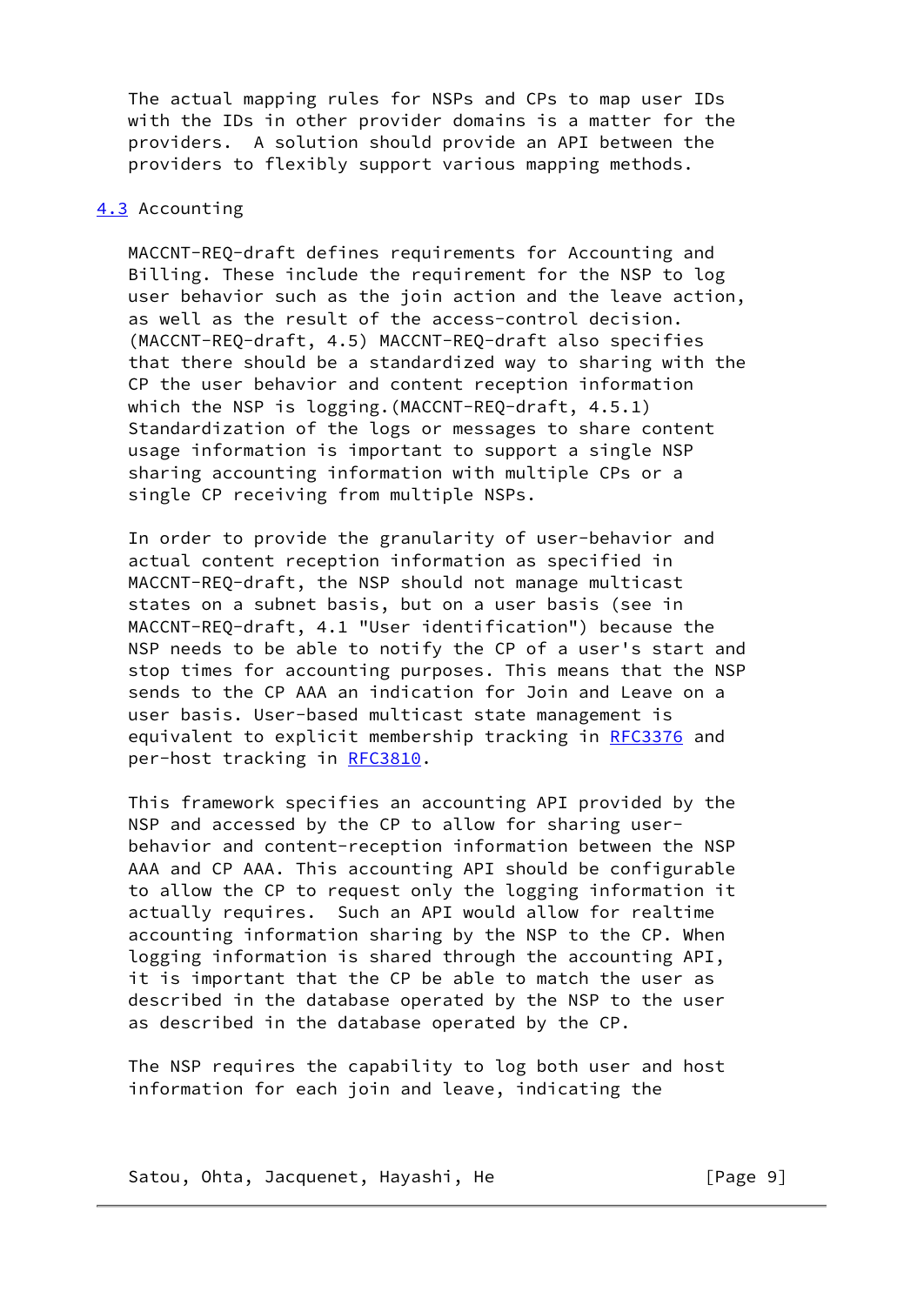corresponding multicast source for each action. When either a CP source stops sending, or the NSP stops multicasting, in an unsolicited manner, there is also a need to notify the AAA servers accordingly about the users who are impacted by this event.

 Also, intermittent logs between the join and leave would allow for finer diagnostics and therefore could serve useful in billing discrepancies, and provide for a better estimation of the time span that content was multicasted in the even that users disconnect without sending leave messages.

# <span id="page-10-0"></span>[4.4](#page-10-0) Access Control and CP selection by NSP

When a NSP receives an access request from a user, it is necessary for the NSP to determine to which CP the request is to be directed. It is necessary for the NSP to ensure that it is not spoofed by an inappropriate CP or user.

#### <span id="page-10-1"></span>[4.5](#page-10-1) API for Admission Control Information by NSP

 After authorizing a user request, the NSP may have further conditions for determining its admission control decision. MACCNT-REQ-draft defines requirements for providing the network capability to conduct admission control based on the network bandwidth usage status and bandwidth management policy. (MACCNT-REQ-draft, 4.2.2, 4.2.3 & 4.9) Such QoS measurement and policy mechanisms themselves are out of the scope of this memo. However the NSP's AAA Server should be provided with an Admission control API that allows for interfacing so that additional conditions can be added to the admission control decision.

### <span id="page-10-2"></span>[4.6](#page-10-2) Access Control and Distinguishing of Users by CP

 The user ID and authentication information are forwarded transparently by the NSP so that the CP can distinguish the user, as well as authenticate and authorize the request.

# <span id="page-10-3"></span>[4.7](#page-10-3) Caching of AAA results

An NSP should be able to cache AAA results based upon an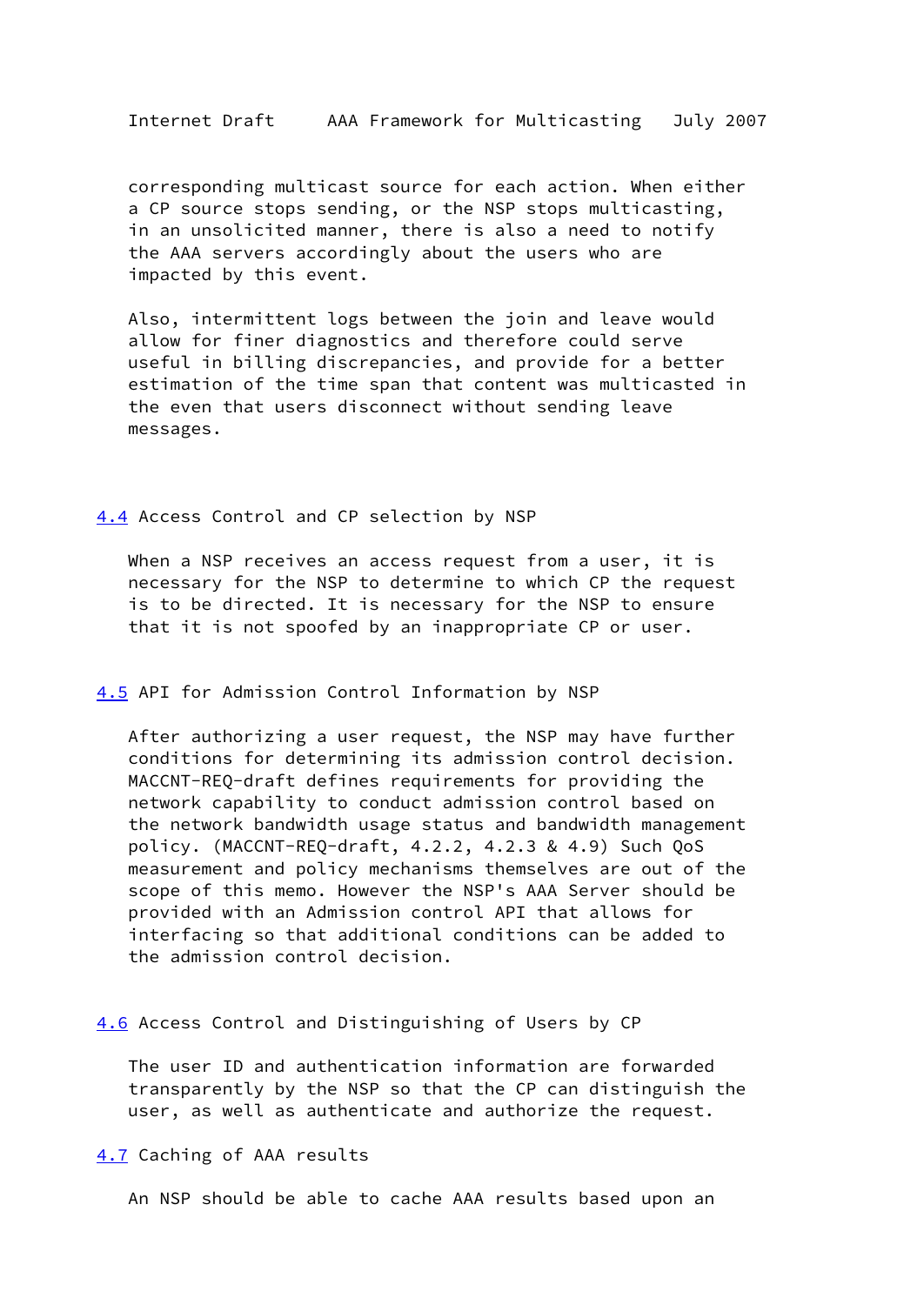agreement between the NSP and a CP. The AAA cache would store information about permissions of a specific user to

Satou, Ohta, Jacquenet, Hayashi, He [Page 10]

Internet Draft AAA Framework for Multicasting July 2007

 receive multicast data from specified channel(s) up to specified expiration date(s) and time(s). If such caching is implemented, a method must exist for the CP to communicate this permission information to the NSP. The NSP refers to the AAA cache and if the cache indicates that the user has permission to receive multicast data from a specific channel at that time, the NSP may forward the data without querying the CP.

 It should be possible for a CP to send unsolicited requests to the NSP to refresh or change the permissions for a user for specific channel(s).

 When a user is receiving multicast content and the permission is about to expire, the NSP may send a notification to the user client that his session is about to expire, and that he will need to re-connect. The user will have to reestablish a connection. In the case that the user still has permission to the content, they should be able to continue to receive the content without interruption.

<span id="page-11-0"></span>[5](#page-11-0). Network Connection Model and Functional Components

Section 3.1 introduces the high-level AAA framework for multicasting. This section provides more detail on the network connection model and constituent functional components.

<span id="page-11-1"></span>[5.1](#page-11-1) Basic Connection Model

 In the simple case represented in Figure 1 the NSP is the sole entity providing network resources including network access to the User. First a user that requests content sends an Access request to an NSP which then forwards it on to the appropriate CP for Authentication and Authorization purposes. The CP responds with either "success" or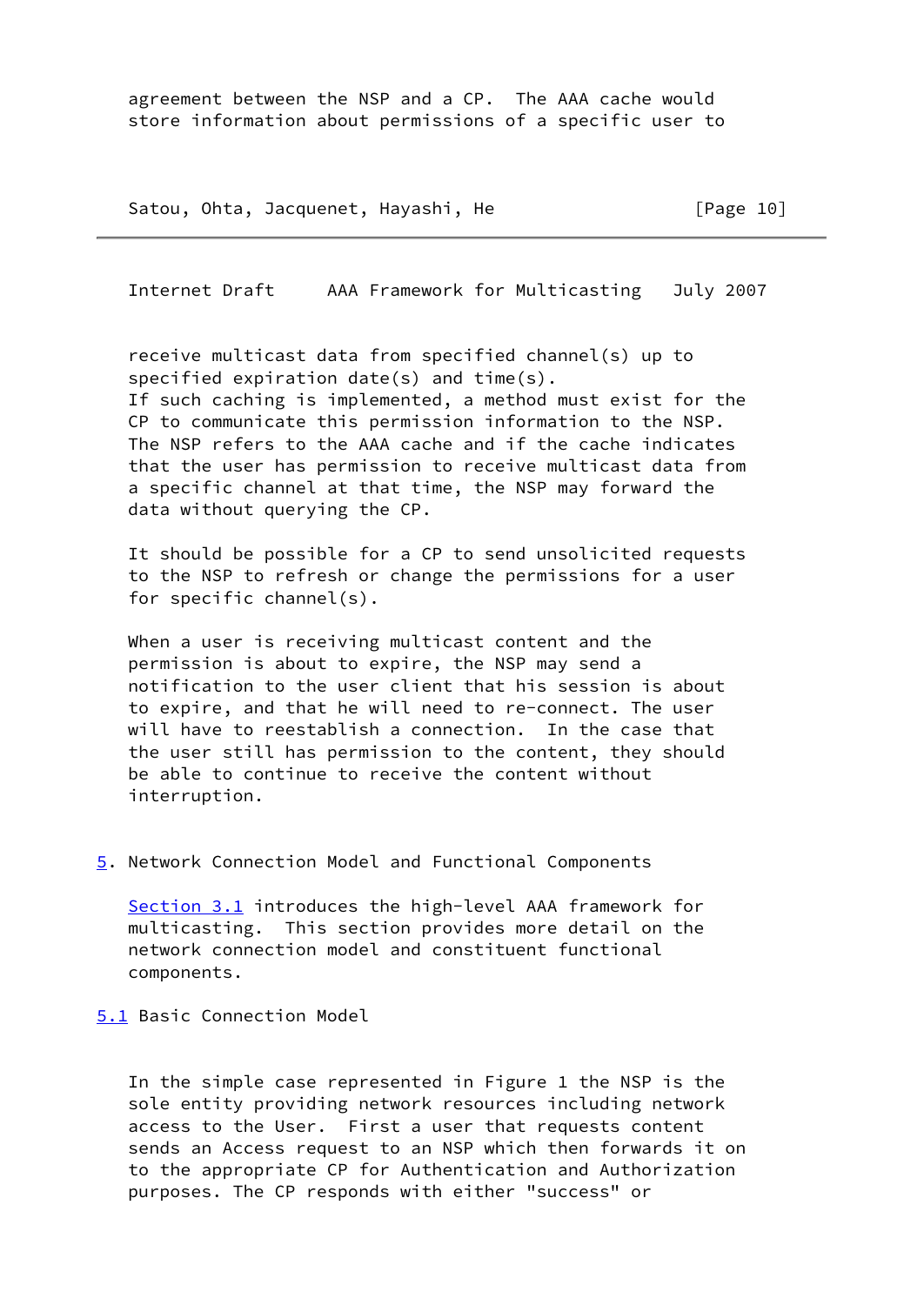"failure". If "success", the NSP may forward a success response and stream multicast data to the user. In this model the user selects the NSP to which to send its content request. Based on this request the NSP selects an appropriate CP to which it forwards the request. The CP responds to the NSP's request: it may not respond to another NSP in regards to the request. In this model, as described in section  $3.1$ , the relationship between NSP and CP can be 1:1, 1:N or M:N. Satou, Ohta, Jacquenet, Hayashi, He [Page 11]

Internet Draft AAA Framework for Multicasting July 2007

 Users may connect to multiple networks, and networks have multiple users.

Satou, Ohta, Jacquenet, Hayashi, He [Page 12]

Internet Draft AAA Framework for Multicasting July 2007

<span id="page-12-0"></span>[5.2](#page-12-0) Constituent Logical Functional Components of the fully enabled AAA Framework

 MACCNT-REQ-draft defined requirements for "well managed" multicasting which this memo calls "AAA enabled" multicasting. "Fully enabled AAA" multicasting in this memo means "AAA enabled" with added QoS functions.

Section 3.1 introduces the high-level AAA framework for multicasting. Below is a diagram of a AAA enabled multicasting network with AAA, including the logical components within the various entities.

AAA enabled framework (basic model)

| user   |                            |
|--------|----------------------------|
|        | $ +-- - - - - - - - - - -$ |
| II CPE |                            |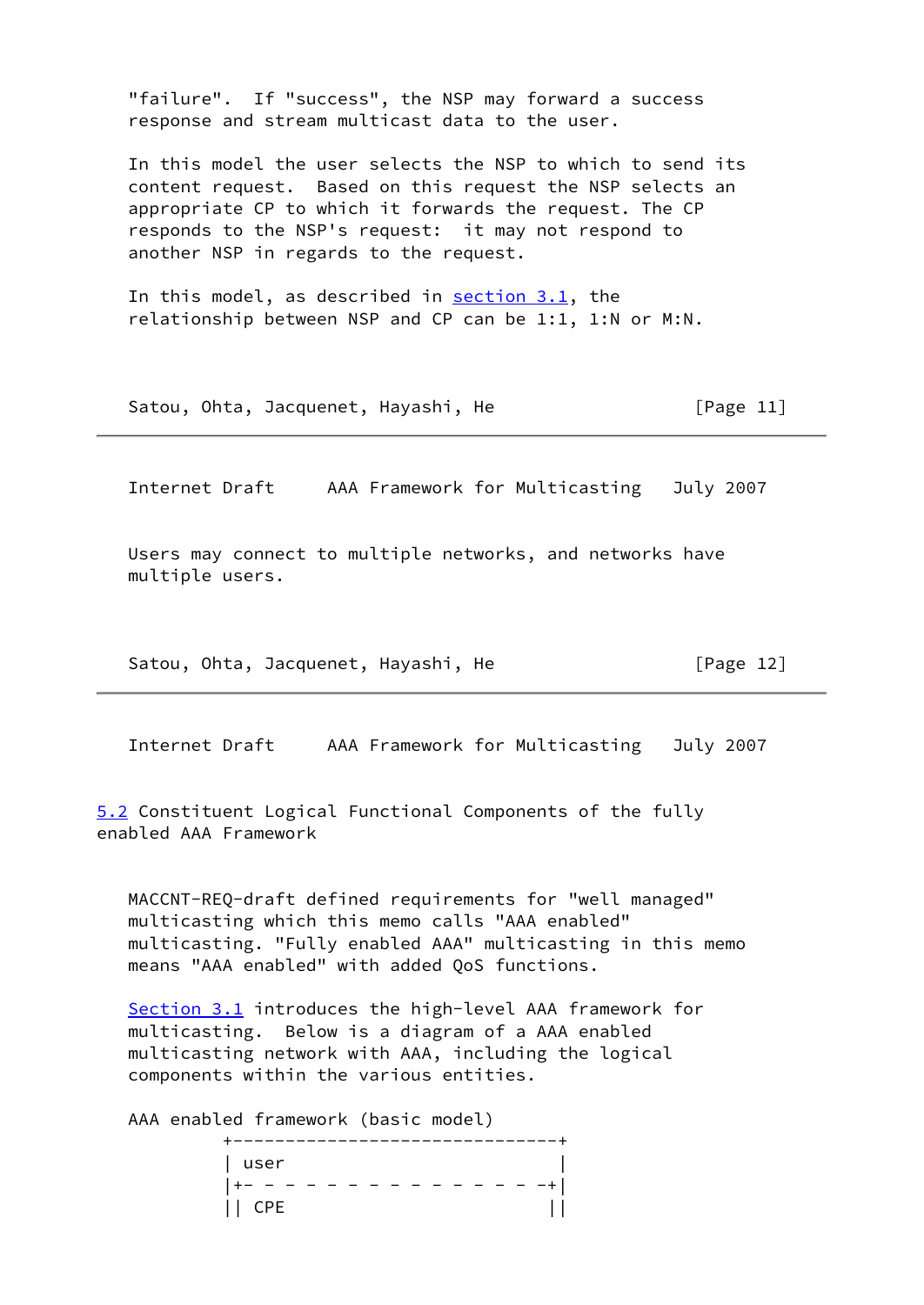

Satou, Ohta, Jacquenet, Hayashi, He [Page 13]

Internet Draft AAA Framework for Multicasting July 2007

 The user entity includes the CPE (Customer Premise Equipment) which includes the user host(s) and optionally a multicast proxy (not shown in the Figure 2.)

 The NSP (Network Service Provider) in the basic model includes the transport system and a logical element for multicast AAA functionality. The transport system is comprised of the access node and NAS (network access server.) Descriptions of AN and its interfaces are out of scope for this memo. The multicast AAA function may be provided by a multicast AAA server (mAAA) which may include a function by which the access policy is downloaded to the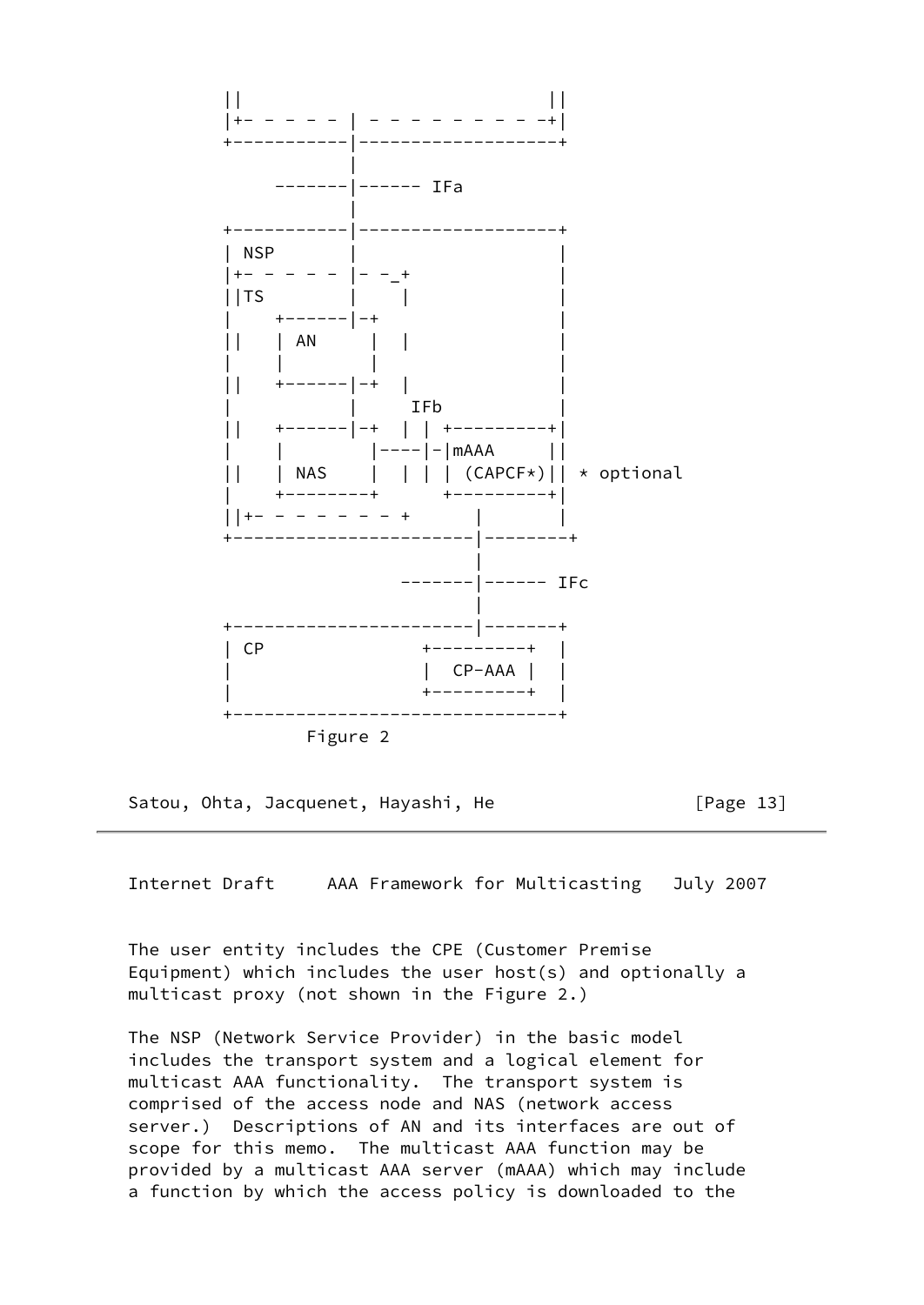NAS (conditional access policy control function.) The interface between mAAA and NAS is labeled IFb in Figure 2. Over IFb the NAS makes an access request to the NSP-mAAA and the mAAA replies. The mAAA may push conditional access policy to the NAS.

 The content provider may have its own AAA server which has the authority over access policy for its contents.

 The interface between the user and the NSP is labeled IFa in Figure 2. Over IFa the user makes a multicasting request to the NSP. The NSP may in reply send multicast traffic depending on the NSP and CP's policy decisions.

 The interface between the NSP and CP is labeled IFc. Over IFc the NSP requests to the CP-AAA for access to contents and the CP replies. CP may also send conditional access policy over this interface for AAA-caching.

Satou, Ohta, Jacquenet, Hayashi, He [Page 14]

Internet Draft AAA Framework for Multicasting July 2007

 +-------------------------------+ | user | |+- - - - - - - - - - - - - - -+| || CPE || || || |+- - - - - | - - - - - - - - -+| +-----------|-------------------+ | -------|------ IFa | +-----------|-----------------------+ |+- - - - - |- - \_+ + - - - - - + | ||TS | | | | | | | +------|-+ | +--------+ | || | AN | | | | | mRACF || | | | | | | | | || +------|-+ | | | +---|----+| | | | | | | | | | | | IFd----- | | | | | IFb | | | || +------|---+ | | | +---|----+| | | | |---|---| mAAA | |

#### Fully enabled framework (c)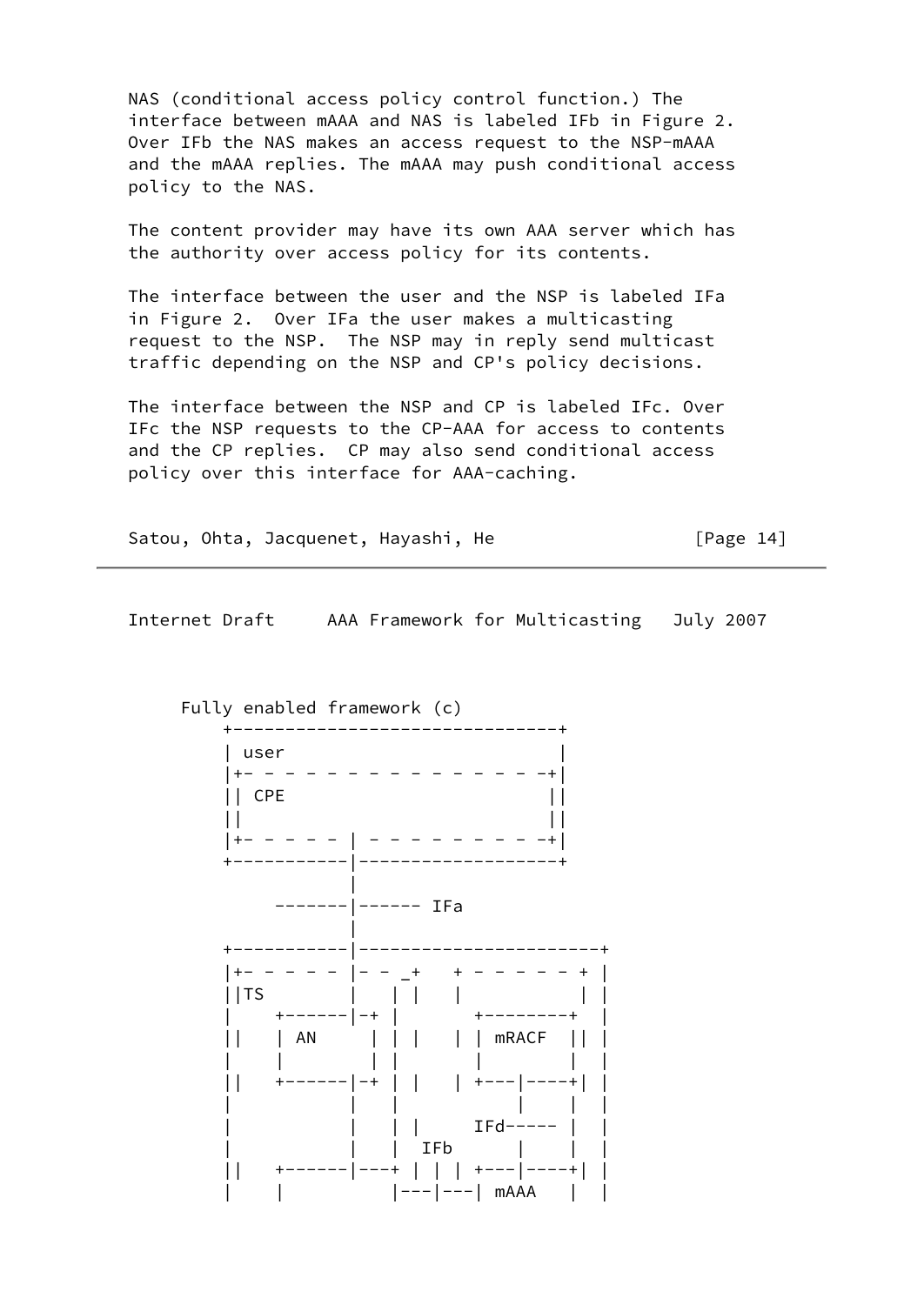

 In the fully enabled model the NSP also includes a component that provides network resource management (e.g. QoS management), as described in section 3.4, "Network Resource Management by NSP". In the fully enabled model (Figure 3) resource management and admission control is provided by mRACF (multicast resource and admission control function.) This means that mRACF and Authorization portion of mAAA comprise RACS. Before replying to the user's multicast request the mAAA queries the mRACF for a network resource access decision over the interface IFd. The mRACF is responsible for allocating network resources for multicast traffic. So that mRACF has the necessary network resource

| Satou, Ohta, Jacquenet, Hayashi, He                                                            | [Page $15$ ] |
|------------------------------------------------------------------------------------------------|--------------|
| Internet Draft<br>AAA Framework for Multicasting                                               | July 2007    |
| availability information, NAS notifies mRACF via mAAA of the<br>stopping of multicast traffic. |              |
| Satou, Ohta, Jacquenet, Hayashi, He                                                            | [Page $16$ ] |
| Internet Draft<br>AAA Framework for Multicasting                                               | July 2007    |

<span id="page-15-0"></span>[5.3](#page-15-0) Modularity of the framework

In the interest of flexibility, this framework is modular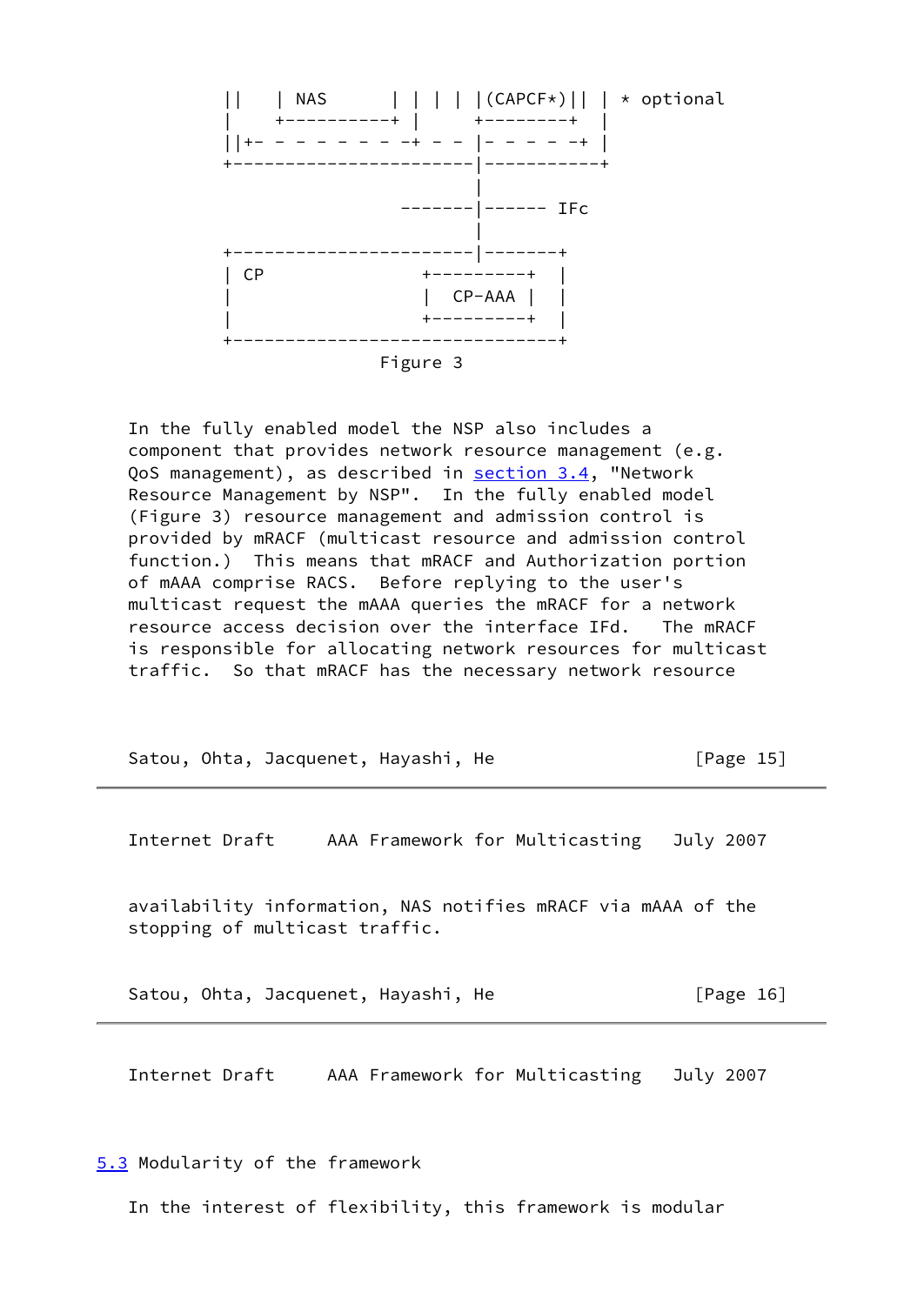so that it is possible that partially enabled versions of the models are supported. A AAA-enabled version provides AAA functionality without Network Resource management. A Network-Resource-Management-enabled (QoS-enabled) version provides Network Resource management without AAA functionality. Similarly, the possibility of one or more layers of transit provision between an NSP and CP is in the interest of modularity and extendibility.

### <span id="page-16-0"></span>[6](#page-16-0). IANA considerations

This memo does not raise any IANA consideration issues.

### <span id="page-16-1"></span>[7](#page-16-1). Security considerations

 Refer to section 3.3. Also the user information related to authentication with the CP must be protected in some way. Otherwise, this memo does not raise any new security issues which are not already addressed by the original protocols. Enhancement of multicast access control capabilities should enhance security performance.

# <span id="page-16-2"></span>[8](#page-16-2). Conclusion

 This memo provides a generalized framework for solution standards to meet the requirements presented in MACCNT-REQ draft. Further work should be done to specify the interfaces between the user and NSP, NAS and mAAA, mAAA and mRACF and NSP-mAAA and CP-AAA (presented in 5.2.)

Normative References

- [1] Hayashi, et. al., "Accounting, Authentication and Authorization Issues in Well Managed IP Multicasting Services", [draft-ietf-mboned-maccnt-req-04.txt](https://datatracker.ietf.org/doc/pdf/draft-ietf-mboned-maccnt-req-04.txt), February 2006, Work in Progress.
- [2] [RFC-3810,](https://datatracker.ietf.org/doc/pdf/rfc3810) Vida, R. and L. Costa, "Multicast Listener Discovery Version 2 (MLDv2) for IPv6", June 2004.

Satou, Ohta, Jacquenet, Hayashi, He [Page 17]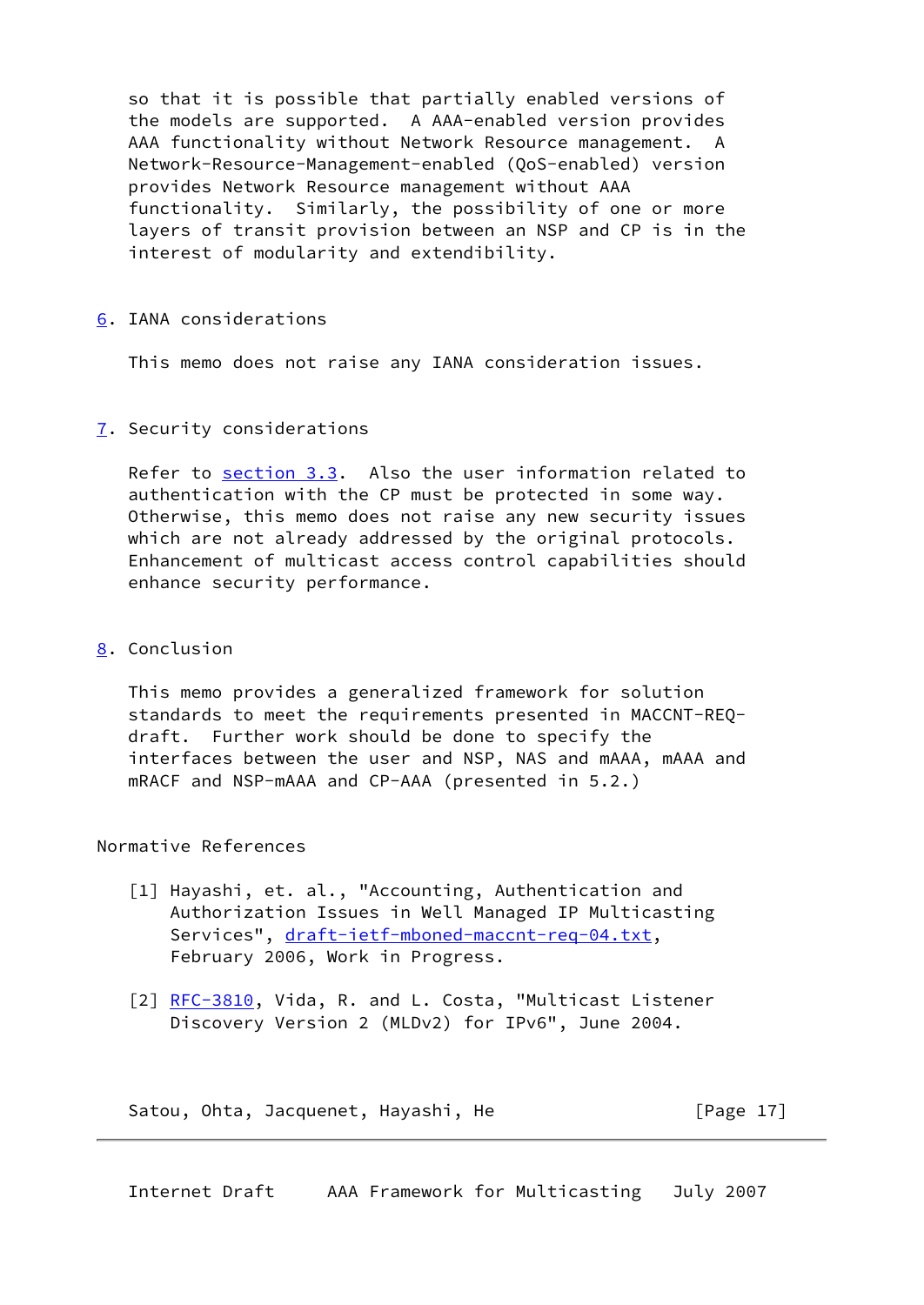[3] [RFC-3376,](https://datatracker.ietf.org/doc/pdf/rfc3376) Cain B., et.al., "Internet Group Management Protocol, Version 3", October 2002. Authors' Addresses Hiroaki Satou NTT Network Service Systems Laboratories 3-9-11 Midoricho, Musashino-shi, Tokyo, 180-8585 Japan Phone : +81 422 59 4683 Email : satou.hiroaki@lab.ntt.co.jp Hiroshi Ohta NTT Network Service Systems Laboratories 3-9-11 Midoricho, Musashino-shi, Tokyo, 180-8585 Japan Phone : +81 422 59 3617 Email: ohta.hiroshi@lab.ntt.co.jp Christian Jacquenet France Telecom 3, avenue Francois Chateau CS 36901, 35069 Rennes Cedex, France Phone: +33 2 99 87 63 31 Email: christian.jacquenet@francetelecom.com Tsunemasa Hayashi NTT Network Innovation Laboratories 1-1 Hikari-no-oka, Yokosuka-shi, Kanagawa, 239-0847 Japan Phone: +81 46 859 8790 Email: tsunemasa@gmail.com Haixiang He Nortel 600 Technology Park Drive Billerica, MA 01801, USA Phone: +1 978 288 7482 Email: haixiang@nortel.com Comments

 Comments are solicited and should be addressed to the mboned working group's mailing list at mboned@lists.uoregon.edu\_and/or the authors.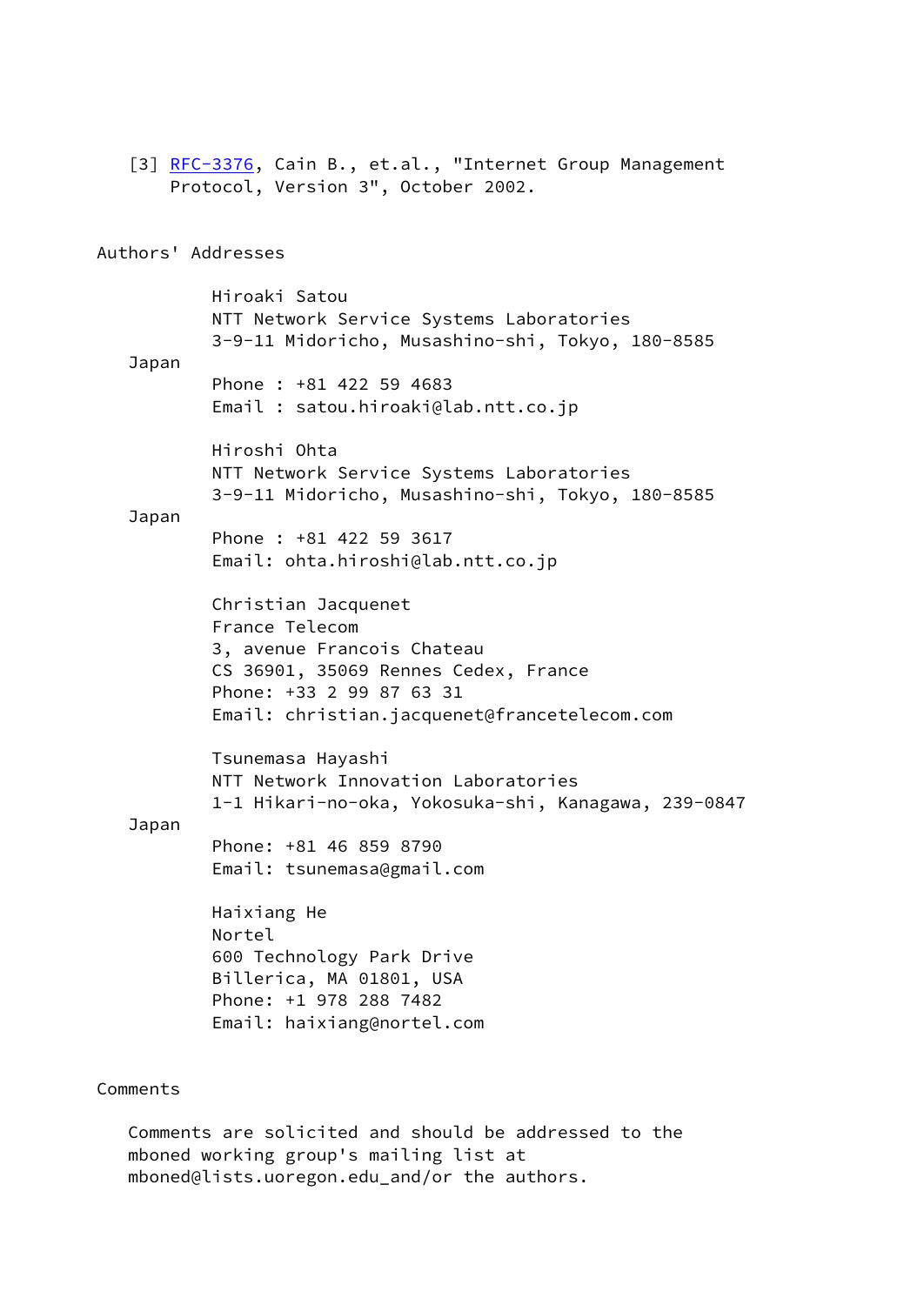Full Copyright Statement

Copyright (C) The IETF Trust (2007).

 This document is subject to the rights, licenses and restrictions contained in  $BCP$  78, and except as set forth therein, the authors retain all their rights.

 "This document and the information contained herein are provided on an "AS IS" basis and THE CONTRIBUTOR, THE ORGANIZATION HE/SHE REPRESENTS OR IS SPONSORED BY (IF ANY), THE INTERNET SOCIETY, THE IETF TRUST AND THE INTERNET ENGINEERING TASK FORCE DISCLAIM ALL WARRANTIES, EXPRESS OR IMPLIED, INCLUDING BUT NOT LIMITED TO ANY WARRANTY THAT THE USE OF THE INFORMATION HEREIN WILL NOT INFRINGE ANY RIGHTS OR ANY IMPLIED WARRANTIES OF MERCHANTABILITY OR FITNESS FOR A PARTICULAR PURPOSE.".

Intellectual Property

 The IETF takes no position regarding the validity or scope of any Intellectual Property Rights or other rights that might be claimed to pertain to the implementation or use of the technology described in this document or the extent to which any license under such rights might or might not be available; nor does it represent that it has made any independent effort to identify any such rights. Information on the procedures with respect to rights in RFC documents can be found in [BCP 78](https://datatracker.ietf.org/doc/pdf/bcp78) and [BCP 79](https://datatracker.ietf.org/doc/pdf/bcp79).

 Copies of IPR disclosures made to the IETF Secretariat and any assurances of licenses to be made available, or the result of an attempt made to obtain a general license or permission for the use of such proprietary rights by implementers or users of this specification can be obtained from the IETF on-line IPR repository at <http://www.ietf.org/ipr>.

 The IETF invites any interested party to bring to its attention any copyrights, patents or patent applications, or other proprietary rights that may cover technology that